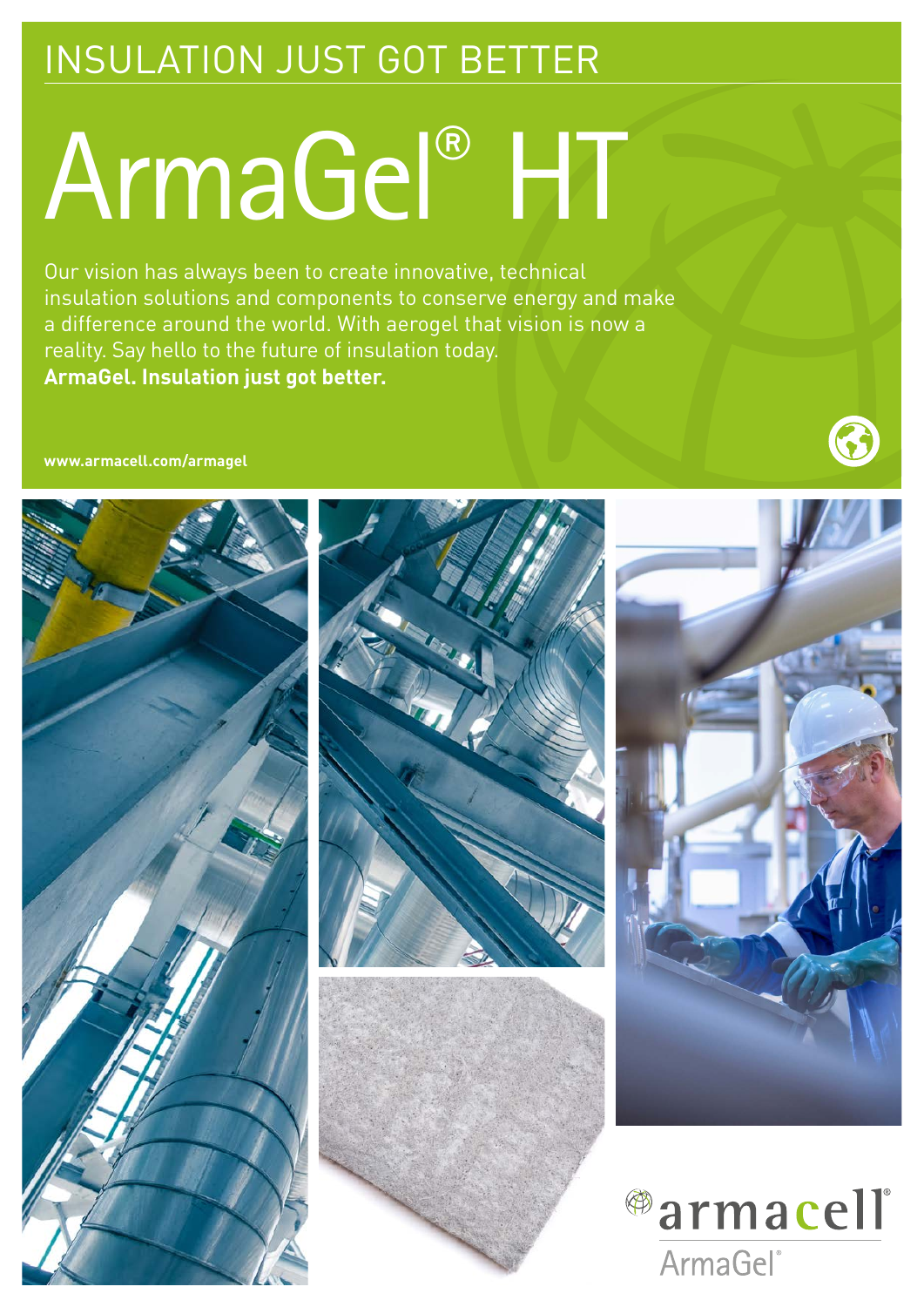# ArmaGel H

Welcome to the next generation of aerogel blanket technology. Flexible and bendable. Environmentally safe. Designed for incombustibility. Superior thermal performance. Hot conditions up to 650 ºC (1200 ºF) is no sweat. ArmaGel HT is the reliable solution for high-temperature applications.



#### Learn more.

#### AEROGEL

Used by NASA to bring home a piece of a comet because it's strong enough to stop a bullet in its track, aerogel offers an uncanny array of physical properties thermal, acoustical – and so holds incredible potential for insulation uses. As the name suggests, aerogel is a solid derived from gel in which the liquid component of the gel has been replaced with air making it dry and porous. In fact, over 90 percent of the volume is empty space making aerogel the world's lightest solid material. It's also 1,000 times less dense than glass, making it the world's lowest density solid material.

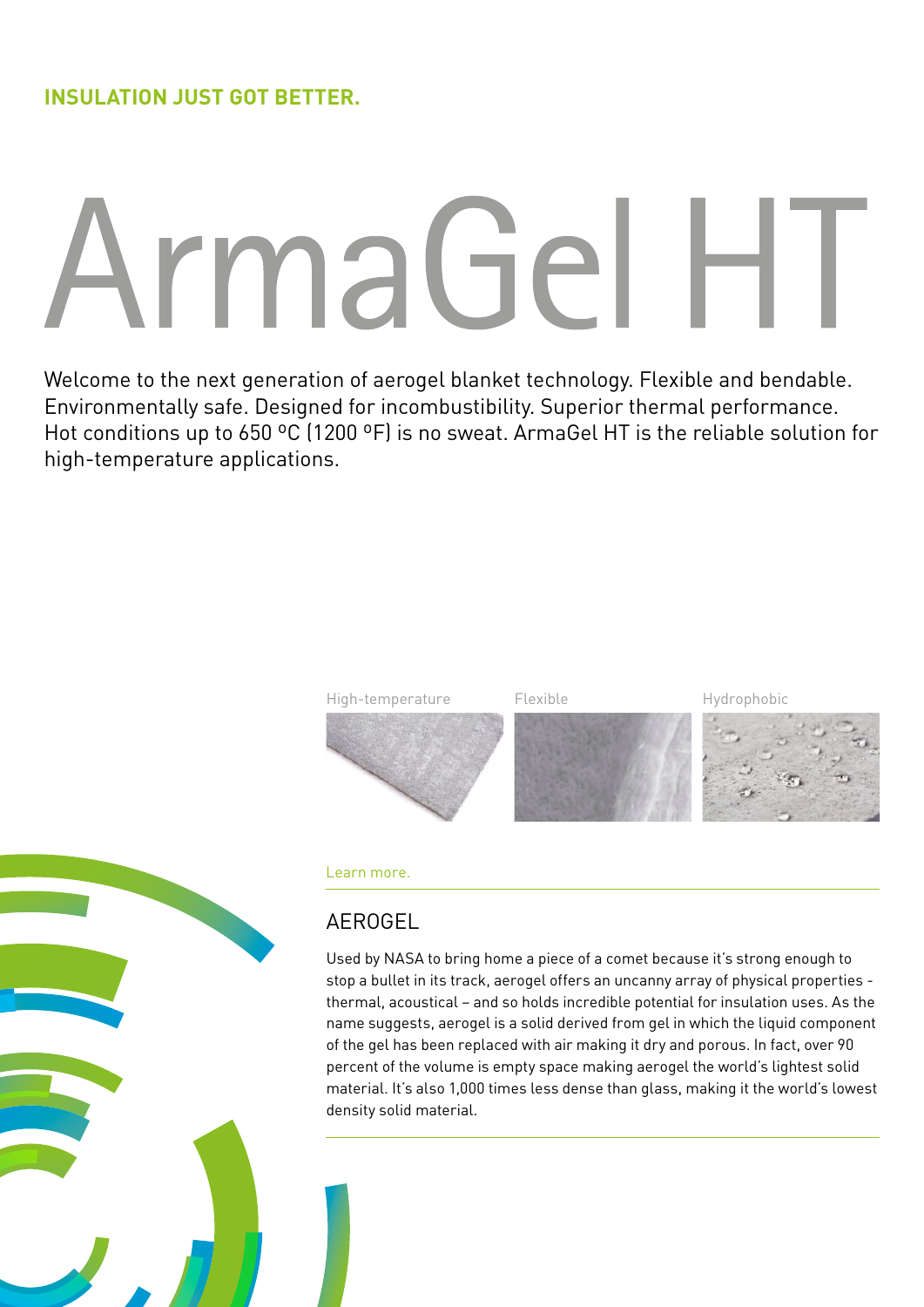

### YOUR BENEFITS

#### **// Increase coverage**

New sizes and more choice. 10mm thickness available today. 5, 15 and 20mm coming soon. A thicker layer gives more insulation coverage per man hour than traditional aerogel insulation.

#### **// Reduce labour cost**

Cuts easily and conforms to preferred shapes, with less wastage, making it the right fit for installers.

#### **// Reduce downtime**

Product removal is made simple, reducing both downtime and the need to purchase replacement insulation during regular maintenance cycles.

#### **// Superior thermal performance**

Offering up to 5 times superior thermal performance versus like-for-like competing insulation products.

#### **// Hydrophobic and breathable**

Repels liquid water, but allows vapour to escape, helping to keep equipment drier for longer.

#### **// Ultra-thin and ultra-light**

Equal thermal performance at a fraction of the thickness. Improved handling and easier transportation.

#### **// Versatile**

More flexibility than traditional aerogel insulation materials.

#### **// Environmentally safe**

Chloride-free and landfill disposable. It features our innovative, dust-reducing technology, LoDust, making it the right fit for installers.

#### **// CUI defence**

Hydrophobicity and breathability enhance protection against corrosion under insulation (CUI).